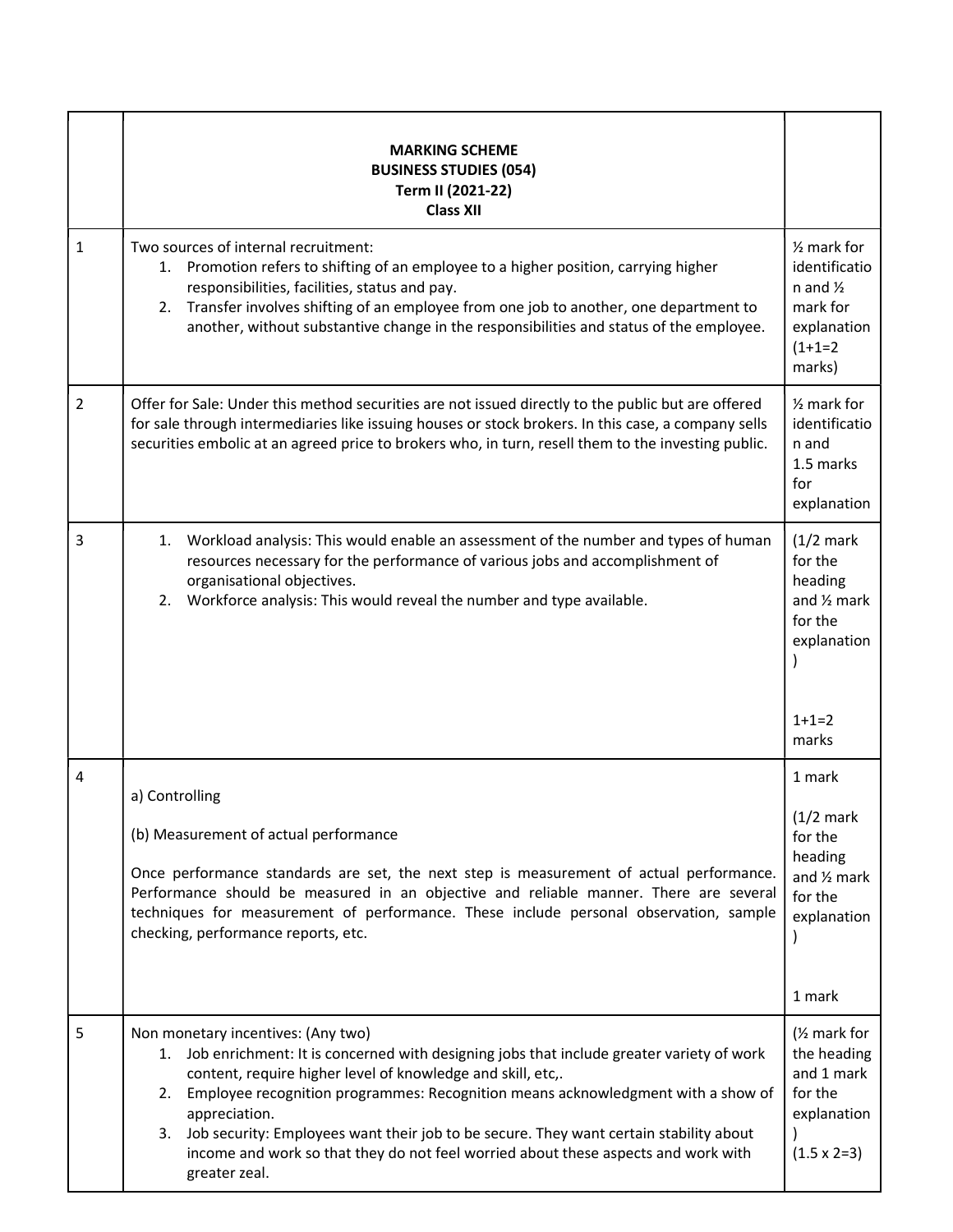| 6<br>OR | Importance of Directing: (Any three)<br>1. Directing helps to initiate action by people in the organisation towards attainment of<br>desired objectives.<br>2. Directing integrates employees' efforts in the organisation in such a way that every<br>individual effort contributes to the organisational performance.<br>Directing guides employees to fully realise their potential and capabilities by motivating<br>3.<br>and providing effective leadership.<br>4. Directing facilitates introduction of needed changes in the organisation.<br>5. Effective directing helps to bring stability and balance in the organisation since it fosters<br>cooperation and commitment among the people and helps to achieve balance among<br>various groups, activities and the departments.                                                                                                                                                                                                                                                                                                                                                                                                                                                                                                                                                                                                                                                                                                                                                                                                                                                                                                                                                                                                                                                                                                                                                                                                                                                                                                     | 1 mark for<br>each<br>correct<br>statement.<br>$(1X3 =$<br>3marks) |
|---------|-------------------------------------------------------------------------------------------------------------------------------------------------------------------------------------------------------------------------------------------------------------------------------------------------------------------------------------------------------------------------------------------------------------------------------------------------------------------------------------------------------------------------------------------------------------------------------------------------------------------------------------------------------------------------------------------------------------------------------------------------------------------------------------------------------------------------------------------------------------------------------------------------------------------------------------------------------------------------------------------------------------------------------------------------------------------------------------------------------------------------------------------------------------------------------------------------------------------------------------------------------------------------------------------------------------------------------------------------------------------------------------------------------------------------------------------------------------------------------------------------------------------------------------------------------------------------------------------------------------------------------------------------------------------------------------------------------------------------------------------------------------------------------------------------------------------------------------------------------------------------------------------------------------------------------------------------------------------------------------------------------------------------------------------------------------------------------------------------|--------------------------------------------------------------------|
|         | Leadership indicates the ability of an individual to maintain good interpersonal relations with<br>followers and motivate them to contribute for achieving organisational objectives. (or any other<br>correct definition)                                                                                                                                                                                                                                                                                                                                                                                                                                                                                                                                                                                                                                                                                                                                                                                                                                                                                                                                                                                                                                                                                                                                                                                                                                                                                                                                                                                                                                                                                                                                                                                                                                                                                                                                                                                                                                                                      | 1 mark                                                             |
|         | Styles of leadership (Any two):<br>(I) Autocratic or Authoritarian leader gives orders and expects his subordinates to obey those<br>orders.<br>(ii) Democratic or Participative leaders will develop action plans and make decisions in<br>consultation with their subordinates.<br>(iii) Laissez faire or Free-rein leader does not believe in the use of power unless it is absolutely<br>essential.                                                                                                                                                                                                                                                                                                                                                                                                                                                                                                                                                                                                                                                                                                                                                                                                                                                                                                                                                                                                                                                                                                                                                                                                                                                                                                                                                                                                                                                                                                                                                                                                                                                                                         | $1x2=2$<br>marks                                                   |
| 7       | Factors affecting working capital requirement of the company (Any three) :<br>1. Nature of Business influences working capital requirements in a trading organisation<br>which usually needs a smaller amount of working capital compared to a manufacturing<br>organisation, while service industries which usually do not have to maintain inventory<br>require less working capital.<br>Scale of operations influences working capital requirements in large organisations which<br>2.<br>require a large amount of working capital as compared to the organisations which<br>operate on a lower scale.<br>3. Business cycle affects the requirement of working capital by a firm, as in case of a boom<br>a larger amount of working capital is required as compared to the period of depression.<br>4. Seasonal Factors affect the working capital requirement, as in peak season large<br>amounts of working capital is required and lower amount is required in the lean season.<br>5. Production cycle affects the working capital requirement, as it is higher in firms with<br>longer processing cycles and lower in firms with shorter processing cycles.<br>6. Credit allowed in a firm with liberal credit policy results in a higher amount of debtors,<br>increasing the requirement of working capital.<br>7. Credit availed by a firm, to the extent to which the firm avails the credit on purchases<br>the working capital requirement is reduced.<br>8. Operating efficiency may reduce the level of raw materials, finished goods and debtors<br>resulting in lower requirement of working capital.<br>9. Availability of raw material influences the working capital requirement as larger the lead<br>time, larger the quantity of material to be stored and larger shall be the amount of<br>working capital required.<br>10. If the growth potential of a concern is perceived to be higher, it will require a larger<br>amount of working capital.<br>11. Higher level of competitiveness may necessitate larger stocks and increases working<br>capital requirement. | $1x3=3$<br>marks                                                   |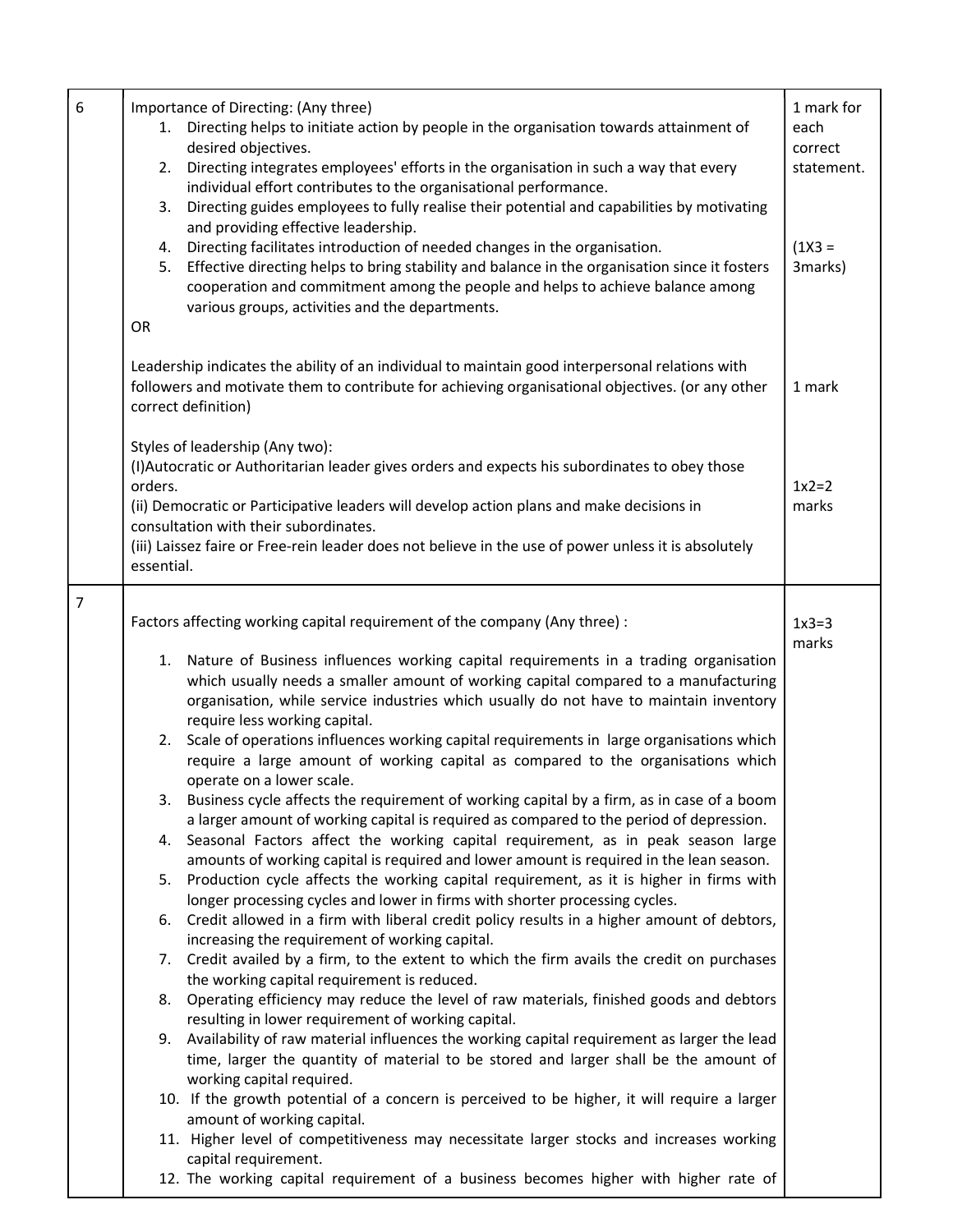|   | inflation.                                                                                                                                                                                                                                                                                                                                                                                                                                                                                                                                                                                                                                                                                                                                                                                                                                                                                                                                                                                                                                                                                                                                                                                                                                                                                                                                                                                                                                                                                                                                                                                                                                                                                                                                                                                                                                                                                                                                                                                                                                                                                                                                                                   |                                                                                                            |
|---|------------------------------------------------------------------------------------------------------------------------------------------------------------------------------------------------------------------------------------------------------------------------------------------------------------------------------------------------------------------------------------------------------------------------------------------------------------------------------------------------------------------------------------------------------------------------------------------------------------------------------------------------------------------------------------------------------------------------------------------------------------------------------------------------------------------------------------------------------------------------------------------------------------------------------------------------------------------------------------------------------------------------------------------------------------------------------------------------------------------------------------------------------------------------------------------------------------------------------------------------------------------------------------------------------------------------------------------------------------------------------------------------------------------------------------------------------------------------------------------------------------------------------------------------------------------------------------------------------------------------------------------------------------------------------------------------------------------------------------------------------------------------------------------------------------------------------------------------------------------------------------------------------------------------------------------------------------------------------------------------------------------------------------------------------------------------------------------------------------------------------------------------------------------------------|------------------------------------------------------------------------------------------------------------|
|   |                                                                                                                                                                                                                                                                                                                                                                                                                                                                                                                                                                                                                                                                                                                                                                                                                                                                                                                                                                                                                                                                                                                                                                                                                                                                                                                                                                                                                                                                                                                                                                                                                                                                                                                                                                                                                                                                                                                                                                                                                                                                                                                                                                              |                                                                                                            |
|   |                                                                                                                                                                                                                                                                                                                                                                                                                                                                                                                                                                                                                                                                                                                                                                                                                                                                                                                                                                                                                                                                                                                                                                                                                                                                                                                                                                                                                                                                                                                                                                                                                                                                                                                                                                                                                                                                                                                                                                                                                                                                                                                                                                              |                                                                                                            |
| 8 | Importance of controlling (Any two):                                                                                                                                                                                                                                                                                                                                                                                                                                                                                                                                                                                                                                                                                                                                                                                                                                                                                                                                                                                                                                                                                                                                                                                                                                                                                                                                                                                                                                                                                                                                                                                                                                                                                                                                                                                                                                                                                                                                                                                                                                                                                                                                         |                                                                                                            |
|   | 1. Accomplishing organisational goals: The controlling function measures progress<br>towards the organisational goals and brings to light the deviations, if any, and indicates<br>corrective action.<br>2. Ensuring Order and discipline: Controlling creates an atmosphere of order and discipline<br>in the organisation. It helps to minimise dishonest behaviour by keeping a close check on<br>their activities.<br>Making efficient use of resources: Each activity is performed in<br>3.<br>accordance with<br>predetermined standards and norms. This ensures that resources are used in the most<br>effective and efficient manner.<br>Improving employee motivation: A good control system ensures that employees know<br>4.<br>well in advance what they are expected to do and what are the standards of<br>performance on the basis of which they will be appraised. It, thus, motivates them and<br>helps them to give better performance.                                                                                                                                                                                                                                                                                                                                                                                                                                                                                                                                                                                                                                                                                                                                                                                                                                                                                                                                                                                                                                                                                                                                                                                                                    | (1/ <sub>2</sub> mark for<br>the heading<br>and 1<br>marks for<br>the<br>explanation<br>$1.5x2=3$<br>marks |
| 9 | Rights of a Consumer under the Consumer Protection Act, 2019 (Any five):<br>1. Right to safety: The consumer has a right to be protected against goods and services<br>which are hazardous to life, health and property.<br>Right to be informed: The consumer has a right to have complete information about the<br>2.<br>product he intends to buy including its ingredients, date of manufacture, price, quantity,<br>directions for use, etc.<br>3. Right to be assured: The consumer has the freedom to assess a variety of products at<br>competitive prices.<br>4. Right to be heard: The consumer has a right to file a complaint and to be heard in case of<br>dissatisfaction with a good or a service.<br>5. Right to seek redressal: The consumer has a right to get relief against unfair trade<br>practice of restrictive trade practices or unscrupulous exploitation in case the product or<br>a service falls short of his expectation.<br>6. Right to consumer education: The consumer has a right to acquire knowledge and to be<br>a well informed consumer throughout life.<br>OR<br>Responsibilities of a Consumer under the Consumer Protection Act, 2019 (Any five):<br>1. Be aware of various goods and services available in the market so that an intelligent and<br>wise choice can be made.<br>2. Buy only standardised goods as they provide quality assurance.<br>3. Learn about the risks associated with products and services, follow manufacturer's<br>instructions and use the products safely.<br>4. Read labels carefully so as to have information about prices, net weight, manufacturing<br>and expiry dates, etc.<br>5. Assert yourself to ensure that you get a fair deal.<br>6. Be honest in your dealings. Choose only from legal goods and services and discourage<br>unscrupulous practices.<br>7. Ask for a cash memo on purchase of goods or services.<br>8. File a complaint in an appropriate consumer forum in case of a shortcoming in the<br>quality of goods purchased or services availed.<br>9. Form consumer societies which would play an active part in educating consumers and<br>safeguarding their interests. | $1x5=5$<br>$1X5=5$                                                                                         |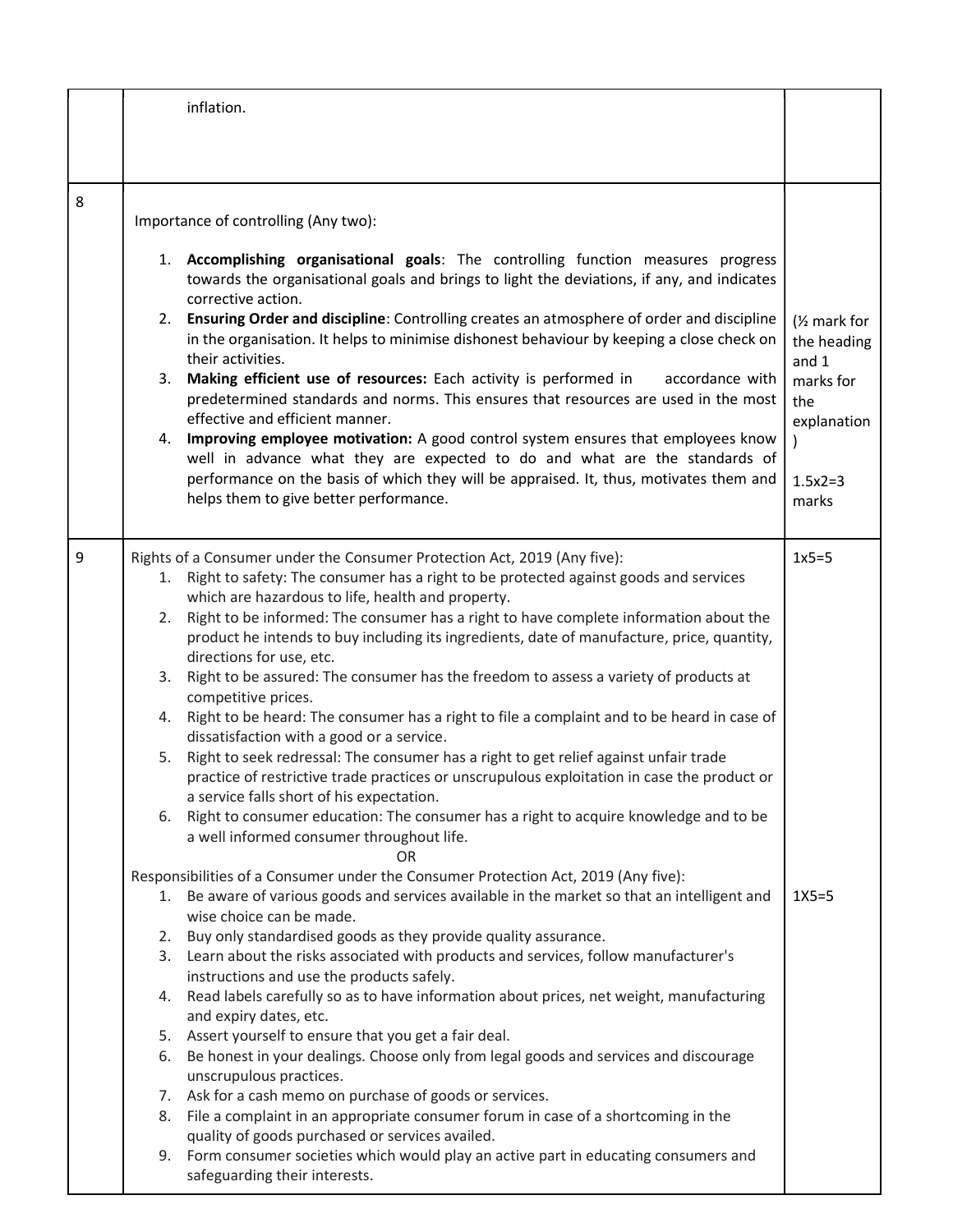|    | 10. Respect the environment.                                                                                                                                                                                                                                                                                                                                                                                                                                                                                                                                                                                                                                                                                                                                                                                                                                                                                                                                                                    |                                                                                                                                                   |
|----|-------------------------------------------------------------------------------------------------------------------------------------------------------------------------------------------------------------------------------------------------------------------------------------------------------------------------------------------------------------------------------------------------------------------------------------------------------------------------------------------------------------------------------------------------------------------------------------------------------------------------------------------------------------------------------------------------------------------------------------------------------------------------------------------------------------------------------------------------------------------------------------------------------------------------------------------------------------------------------------------------|---------------------------------------------------------------------------------------------------------------------------------------------------|
| 10 | Regulatory Functions of Securities and Exchange Board of India (Any five)<br>1. Registration of brokers and sub-brokers and other players in the market.<br>2. Registration of collective investment schemes and Mutual Funds.<br>3. Regulation of stock brokers, portfolio exchanges, underwriters and merchant bankers and the<br>business in stock exchanges and any other securities market.<br>4. Regulation of takeover bids by companies.                                                                                                                                                                                                                                                                                                                                                                                                                                                                                                                                                | 1 mark for<br>each<br>correct<br>statement.                                                                                                       |
|    | 5. Calling for information by under-taking inspection, conducting enquiries and audits of stock<br>exchanges and intermediaries.<br>6. Levying fee or other charges for carrying out the purposes of the Act.<br>7. Performing and exercising such power under Securities Contracts (Regulation) Act 1956, as<br>may be delegated by the Government of India.                                                                                                                                                                                                                                                                                                                                                                                                                                                                                                                                                                                                                                   | $1x5 = 5$<br>marks                                                                                                                                |
| 11 | (a).Selection<br>Steps in the process of selection discussed:<br>1. Preliminary Screening.<br>2. Selection Tests.<br>3. Employment interview<br>(b). Next two steps:<br>1. Reference and background checks - Many employers request names, addresses and<br>telephone numbers of references for the purpose of verifying information and gaining<br>additional information on an applicant. Previous employers, known persons, teachers<br>and university professors can act as references.<br>2. Selection Decision- The final decision has to be made from among the candidates who<br>passed the tests, interviews and reference checks. The views of the concerned manager<br>will be generally considered in the final selection.<br>Medical Examination-After the selection decision and before the job offer is made, the<br>3.<br>candidate is required to undergo a medical fitness test. The job offer is given to the<br>candidate being declared fit after the medical examination. | $\frac{1}{2}$ marks<br>$X4=2$<br>(1/ <sub>2</sub> mark for<br>the heading<br>and $\frac{1}{2}$ mark<br>for the<br>explanation<br>$1X3=3$<br>marks |